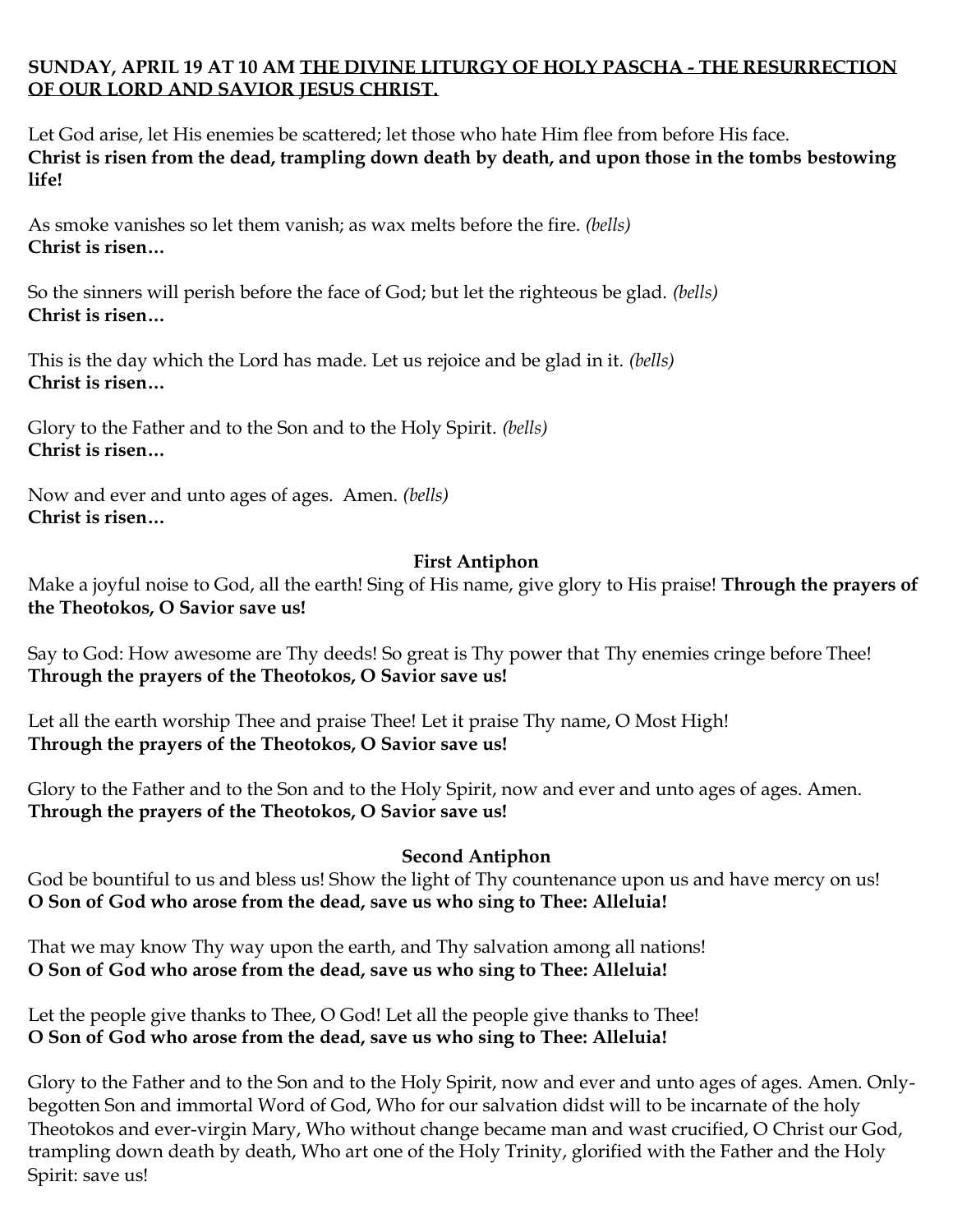## **Third Antiphon**

Let God arise, let His enemies be scattered; let those who hate Him flee from before His face. **Christ is risen from the dead, trampling down death by death, and upon those in the tombs bestowing life.** 

As smoke vanishes so let them vanish; as wax melts before the fire. **Christ is risen…**

So the sinners will perish before the face of God; but let the righteous be glad. **Christ is risen…**

Bless God in the churches, the Lord, O you who are of Israel's fountain!

**TROPARION** Christ is risen from the dead, trampling down death by death, and upon those in the tombs bestowing life.

**HYPAKOE (Tone 8)** Before the dawn, Mary and the women came and found the stone rolled away from the tomb. They heard the angelic voice: "Why do you seek among the dead as a man the One Who is everlasting Light? Behold the clothes in the grave. Go and proclaim to the world: 'The Lord is risen! He has slain death, as He is the Son of God, saving the race of men!'"

**KONTAKION (Tone 8)** Thou didst descend into the tomb, O Immortal; Thou didst destroy the power of Death. In victory didst Thou arise, O Christ God, proclaiming "Rejoice!" to the myrrh-bearing women, granting peace to Thy apostles, and bestowing resurrection on the fallen.

**Instead of the Trisagion:** As many as have been baptized into Christ have put on Christ! Alleluia!

*The Prokeimenon in the Eighth Tone:* **This is the day which the Lord has made! / Let us rejoice and be glad in it!** *v.* **O give thanks unto the Lord, for He is good, for His mercy endureth forever.**

**THE READING FROM THE ACTS OF THE HOLY APOSTLES (1:1-8)** In my first book, O Theophilus, I have dealt with all that Jesus began to do and teach, until the day when he was taken up, after he had given commandment through the Holy Spirit to the apostles whom he had chosen. To them he presented himself alive after his passion by many proofs, appearing to them during forty days, and speaking of the kingdom of God. And while staying with them he charged them not to depart from Jerusalem, but to wait for the promise of the Father, which, he said, "you heard from me, for John baptized with water, but before many days you shall be baptized with the Holy Spirit." So when they had come together, they asked him, "Lord, will you at this time restore the kingdom to Israel?" He said to them, "It is not for you to know times or seasons which the Father has fixed by his own authority. But you shall receive power when the Holy Spirit has come upon you; and you shall be my witnesses in Jerusalem and in all Judea and Samaria and to the end of the earth."

*Alleluia, Tone 4*

*v.* **Thou didst arise, O Lord, and have mercy on Zion.**

*v.* **The Lord looked down from heaven upon the earth.**

**THE HOLY GOSPEL ACCORDING TO JOHN (1:1-17)** In the beginning was the Word, and the Word was with God, and the Word was God. He was in the beginning with God; all things were made through him, and without him was not anything made that was made. In him was life, and the life was the light of men.